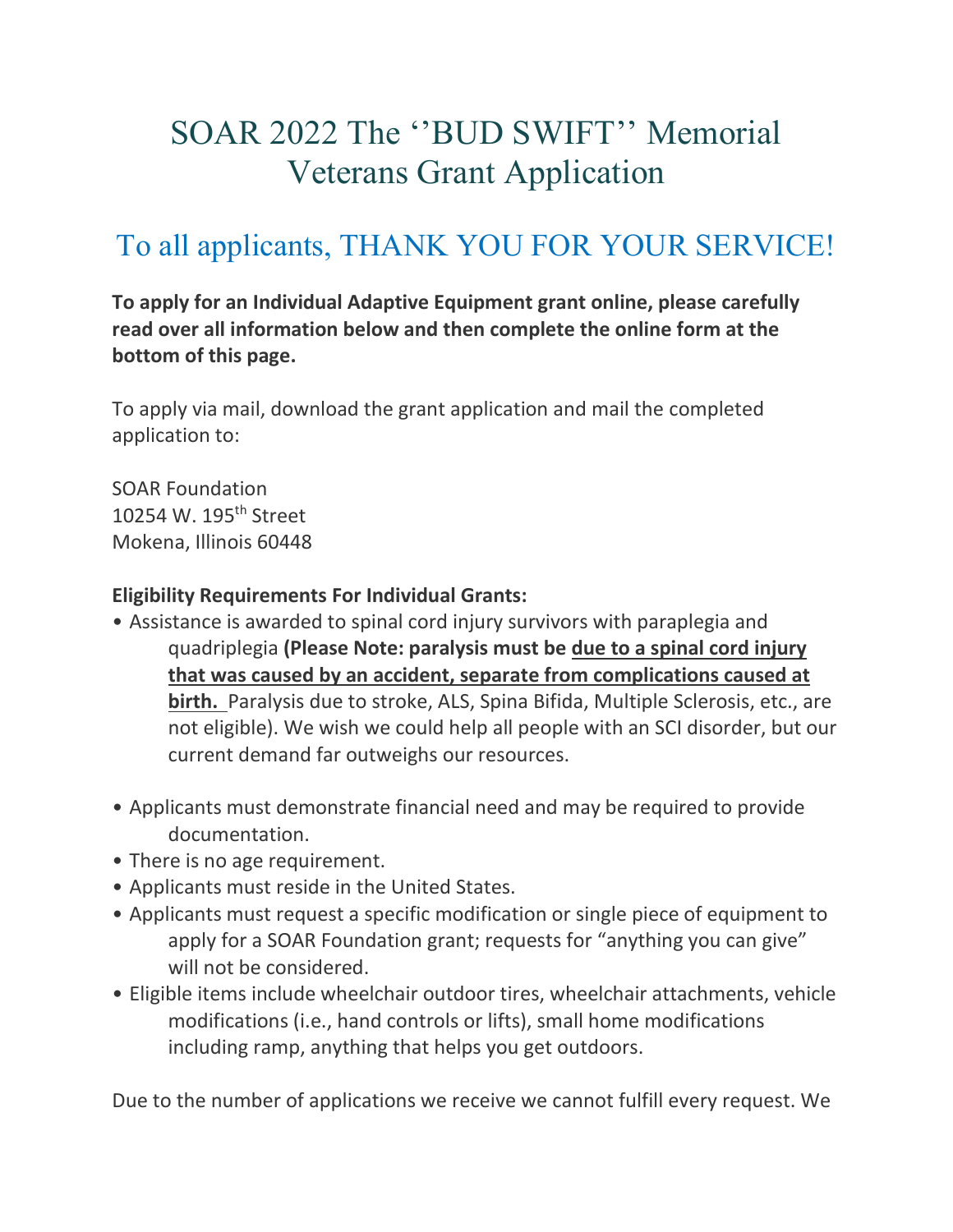accept grants for exercise equipment (FES Bike, Standing Frame) or recreational equipment.

Grants are disbursed directly to suppliers of the desired equipment or modifications. Individuals making the grant application are required to submit estimates from potential suppliers. Please complete all sections of the application; incomplete applications will not be considered.

## How To Apply For A Grant

### **APPLICATION INSTRUCTIONS**

Applicants must complete all questions of the applications in order to be considered for a SOAR Foundation Grant, including providing contact information and estimates from at least two (2) suppliers and/or contractors for the equipment or renovations requested in the application; incomplete applications will not be considered.

**NO PHONE CALLS PLEASE.** Due to the volume of grant applications, we respectfully request no phone calls or emails inquiring about the status of applications. Grant recipients will be notified by phone or mail upon approval.

### **Application Submission Periods and Requirements**

In addition to the application, the following supporting documentation must be included. Applications that do not have all of these documents will not be reviewed.

- Written quotes from companies/contractors for modifications. Please note that all materials submitted are non–returnable.
- Applications are accepted year-round and are considered at quarterly Trustee meetings.
- Grants run on average of \$2,000 \$3,000; there is no minimum award.
- Grants are awarded on a quarterly basis.

The SOAR Foundation will review each request and make specific recommendations to the Board of Trustees for approval. The Board meets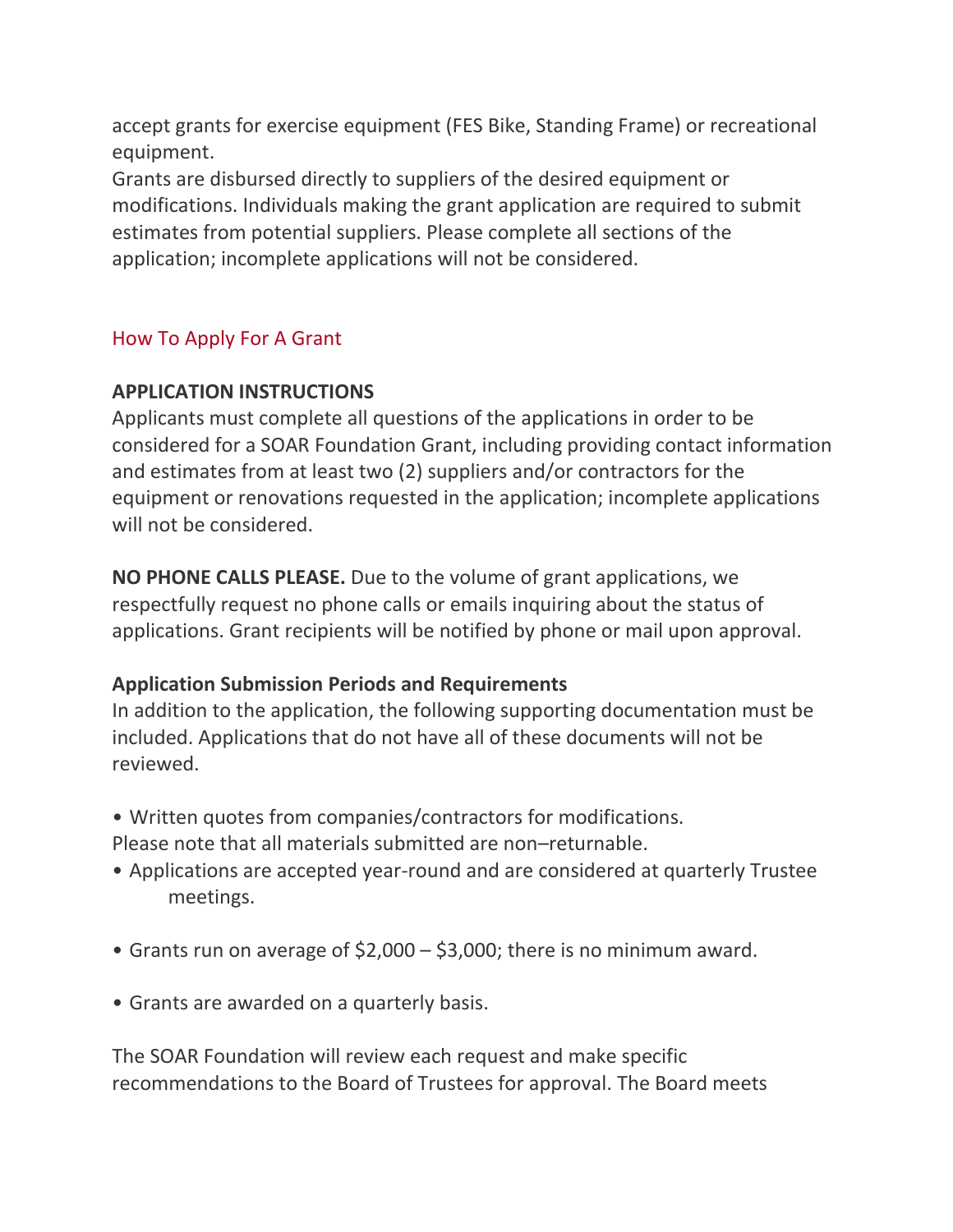monthly to authorize grant awards. All notifications, both of awards and declinations, will be mailed out after the Board has met. All supporting materials should be submitted to the address below.

|                 | Gender* Male: ________________ Female: ____________ |  |
|-----------------|-----------------------------------------------------|--|
|                 |                                                     |  |
|                 |                                                     |  |
|                 |                                                     |  |
|                 |                                                     |  |
|                 |                                                     |  |
| <b>Cause of</b> |                                                     |  |
|                 |                                                     |  |

Online Application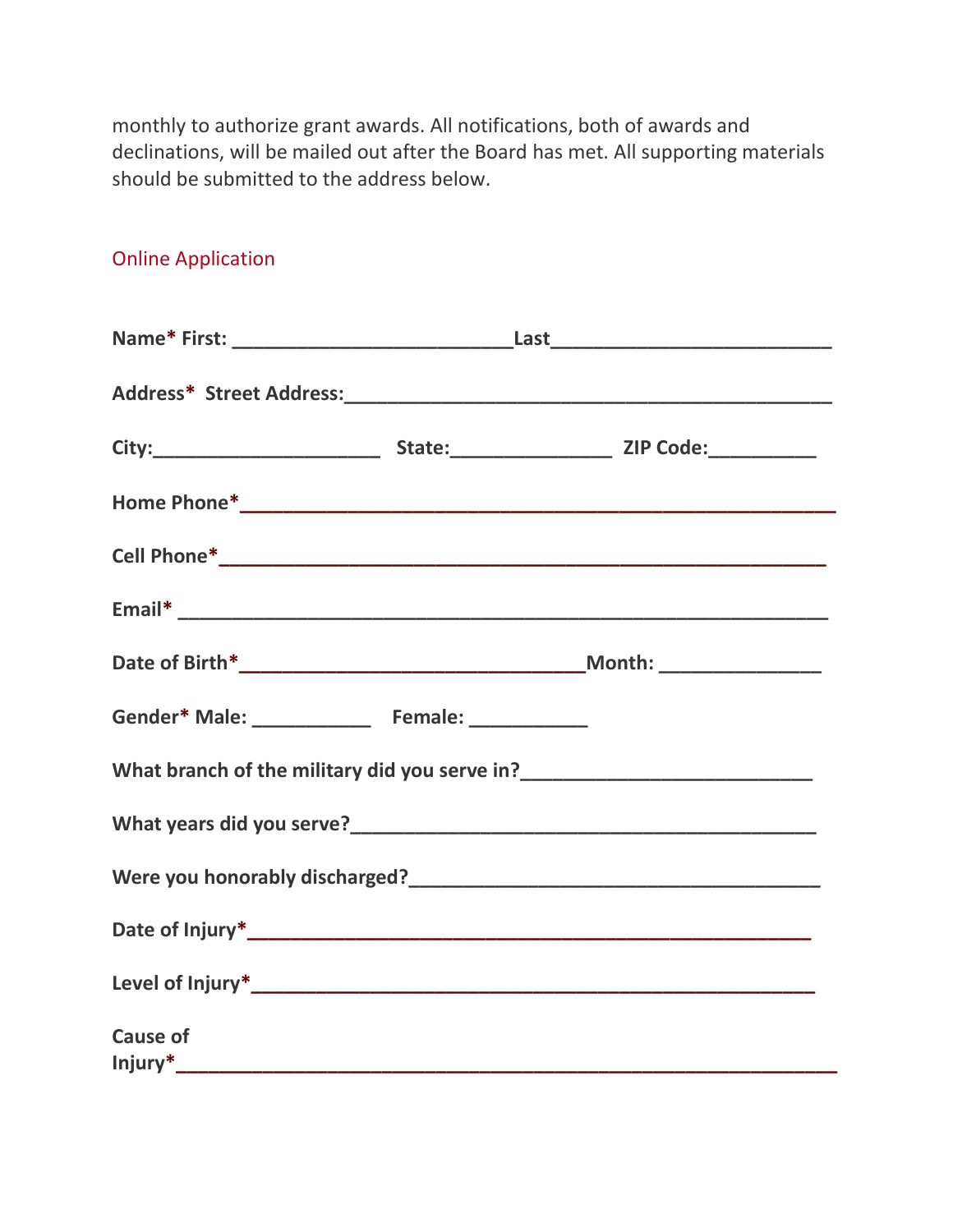| How did you hear about the SOAR Foundation? * |      |
|-----------------------------------------------|------|
| Are you working with a social worker No:      | Yes: |

**Please describe the degree of your disability and how it affects your everyday life:**

**Please describe your sources of financial support (Please Note: Grant recipients may be asked to provide supporting documentation): \***

**Other factors that you wish to be taken into consideration (health factors, living arrangements, financial or family issues etc.)**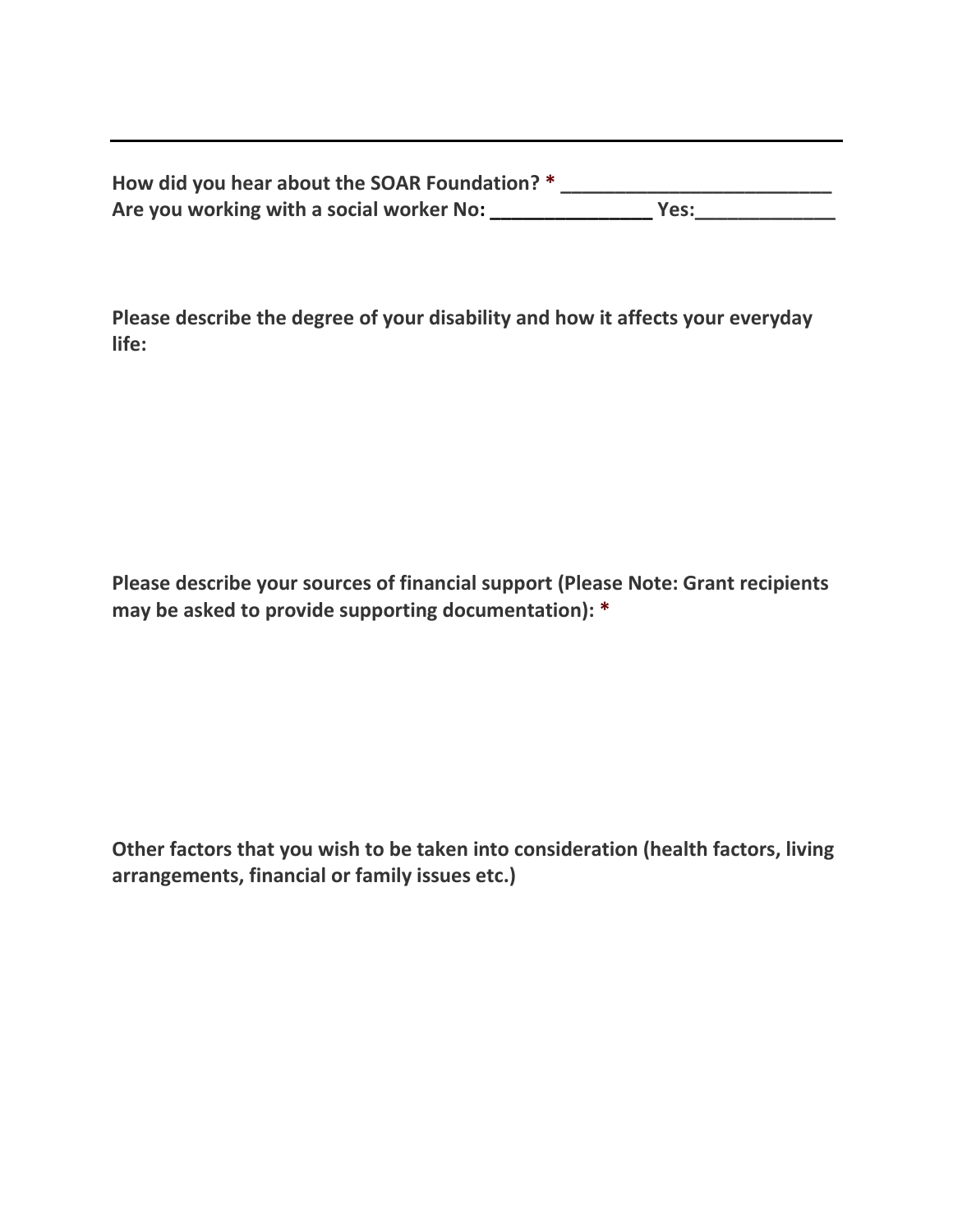**Please give a detailed description of the equipment or modification(s) for which you are applying, including manufacturer's name, model numbers, etc. if applicable: \***

**Please give a brief explanation of how the equipment or modification(s) for which you are applying would impact your daily life:\***

**Grant Amount Requested: \_\_\_\_\_\_\_\_\_\_\_\_\_\_\_\_\_\_\_\_\_\_\_\_\_\_\_\_\_\_\_\_\_\_\_\_\_\_\_\_**

**Additional comments:**

**In order to be considered for a SOAR Grant, applicants must provide estimates for the cost of the equipment or renovations requested.** *Incomplete applications will not be considered.* Please provide the names, addresses and phone numbers of at least two (2) companies and/or contractors you have contacted and their estimates for the equipment or modifications requested.

#### **Estimate #1**